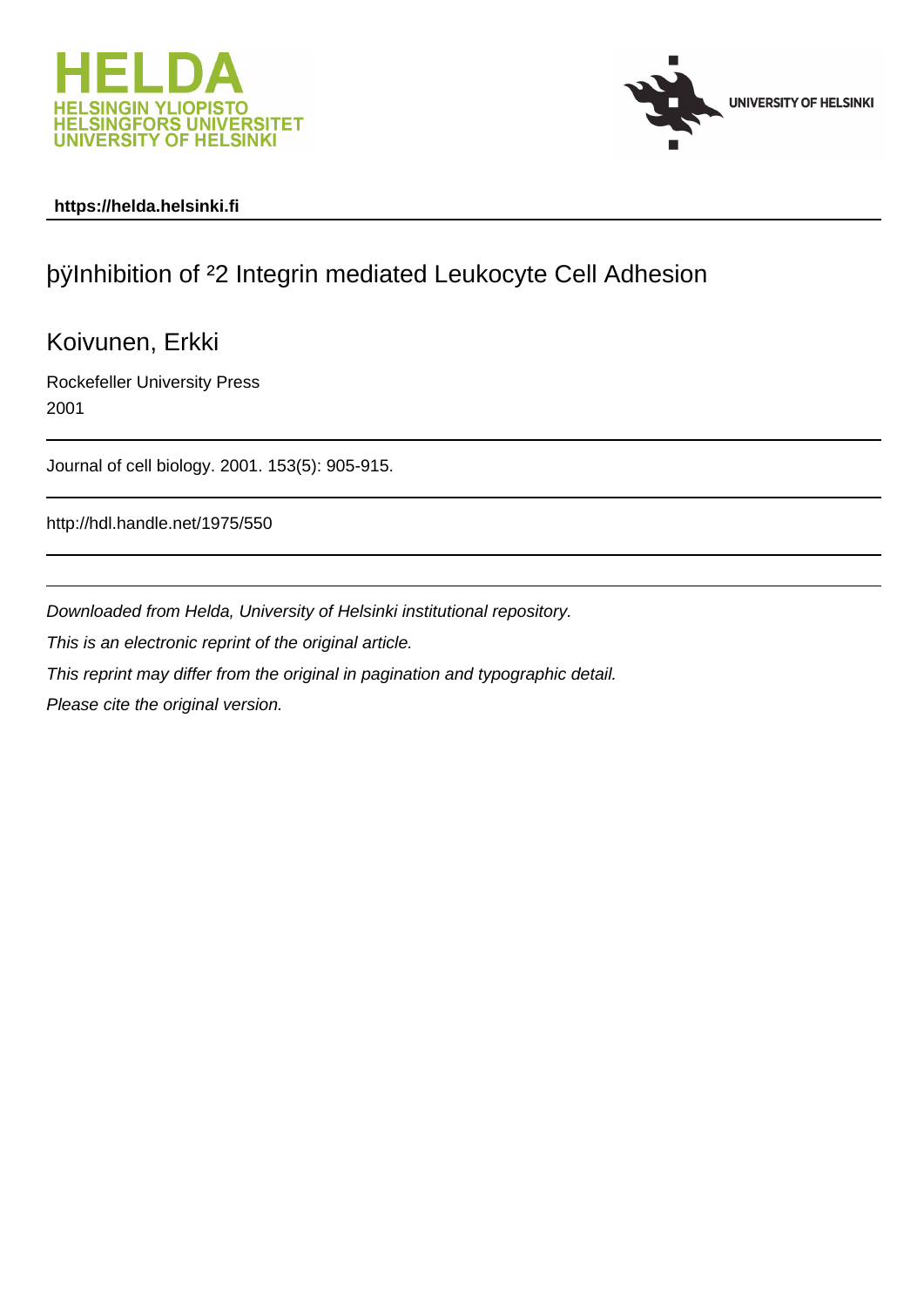# Inhibition of  $\beta_2$  Integrin–mediated Leukocyte Cell Adhesion **by Leucine–Leucine–Glycine Motif–containing Peptides**

**Erkki Koivunen,\* Tanja-Maria Ranta,\* Arto Annila,‡ Seija Taube,\* Asko Uppala,\* Marjukka Jokinen,\* Gijsbert van Willigen,\* Eveliina Ihanus,\* and Carl G. Gahmberg\***

\*Department of Biosciences, Division of Biochemistry, and ‡ VTT Biotechnology, University of Helsinki, FIN-00014 Helsinki, Finland

*Abstract.* Many integrins mediate cell attachment to the extracellular matrix by recognizing short tripeptide sequences such as arginine–glycine–aspartic acid and leucine–aspartate–valine. Using phage display, we have now found that the leukocyte-specific  $\beta_2$  integrins bind sequences containing a leucine–leucine–glycine (LLG) tripeptide motif. An LLG motif is present on intercellular adhesion molecule (ICAM)-1, the major  $\beta_2$  integrin ligand, but also on several matrix proteins, including von Willebrand factor. We developed a novel  $\beta_2$  integrin antagonist peptide CPCFLLGCC (called LLG-C4), the structure of which was determined by nuclear magnetic resonance. The LLG-C4 peptide inhibited leukocyte ad-

*Introduction*

The migration of leukocytes through the body and the various lymphoid organs is an essential element of the immune system. While circulating in blood or lymphatic vessels, leukocytes are in a resting and low adhesive state. However, when leukocytes are stimulated by signals from the immune system, such as exposure to an immune complex or a chemokine gradient, their integrin adhesion receptors become activated (Hemler, 1990; Hynes, 1992; Springer, 1994; Gahmberg et al., 1997). The activation of the integrins is essential for the many leukocyte functions. Such functions are, for example, binding to antigen-presenting cells, recirculation through lymph nodes, and migration out of the vasculature and through the extracellular matrix to sites of inflammation. The integrin activation needs to be tightly regulated as inappropriate leukocyte adhesion leads to injury of normal tissues.

Leukocytes express a specific subset of the integrin family, the  $\beta_2$  integrins, of which four members are known. They have a common  $\beta_2$  chain (CD18), but different  $\alpha$ subunits ( $\alpha_L$  or CD11a,  $\alpha_M$  or CD11b,  $\alpha_X$  or CD11c,  $\alpha_D$  or CD11d) (Gahmberg et al., 1997). The  $\alpha$  subunits contain a hesion to ICAM-1, and, interestingly, also to von Willebrand factor. When immobilized on plastic, the LLG-C4 sequence supported the  $\beta_2$  integrin–mediated leukocyte adhesion, but not  $\beta_1$  or  $\beta_3$  integrin–mediated cell adhesion. These results suggest that LLG sequences exposed on ICAM-1 and on von Willebrand factor at sites of vascular injury play a role in the binding of leukocytes, and LLG-C4 and peptidomimetics derived from it could provide a therapeutic approach to inflammatory reactions.

Key words: cell adhesion • extracellular matrix • leukocyte • phage display • peptides

conserved 200-residue A or I domain, which is essential for binding of most ligands. The crystal structures of I domains from the  $\alpha_{\text{I}}$  and  $\alpha_{\text{M}}$  subunits indicate the presence of a cation binding site called the metal-dependent adhesion site (Lee et al., 1995; Qu and Leahy, 1995). Amino acid substitutions in this site abrogate ligand binding (Huang and Springer, 1995; Kamata et al., 1995).

The major ligands of these integrins, the intercellular adhesion molecules  $(ICAMs)$ ,<sup>1</sup> belong to the Ig superfamily, and five ICAMs with slightly different binding specificities have been described (Simmons et al., 1988; Staunton et al., 1989; Fawcett et al., 1992; Bailly et al., 1995; Tian et al., 1997). The expression of ICAM-1 on endothelial cells is subject to stimulation by inflammatory cytokines, which enhances the  $\beta_2$  integrin–mediated adhesion of leukocytes on endothelial cells (Springer, 1994; Gahmberg et al., 1997). In addition to the ICAMs, fibrinogen (Languino et al., 1993) and the iC3b complement protein (Ueda et al., 1994; Kamata et al., 1995) are known ligands of the  $\beta_2$  integrins, particularly of  $\alpha_M\beta_2$  (Mac-1).

Address correspondence to Erkki Koivunen, Department of Biosciences, Division of Biochemistry, University of Helsinki, Viikinkaari 5, FIN-00014 Helsinki, Finland. Tel.: (358) 9-191-59023. Fax: (358) 9-191-59068. E-mail: erkki.koivunen@helsinki.fi

<sup>1</sup> *Abbreviations used in this paper:* GST, glutathione *S*-transferase; ICAM, intercellular adhesion molecule; LLG, leucine–leucine–glycine; NMR, nuclear magnetic resonance; nOe, nuclear Overhauser enhancement; RGD, arginine–glycine–aspartic acid; TNF, tumor necrosis factor.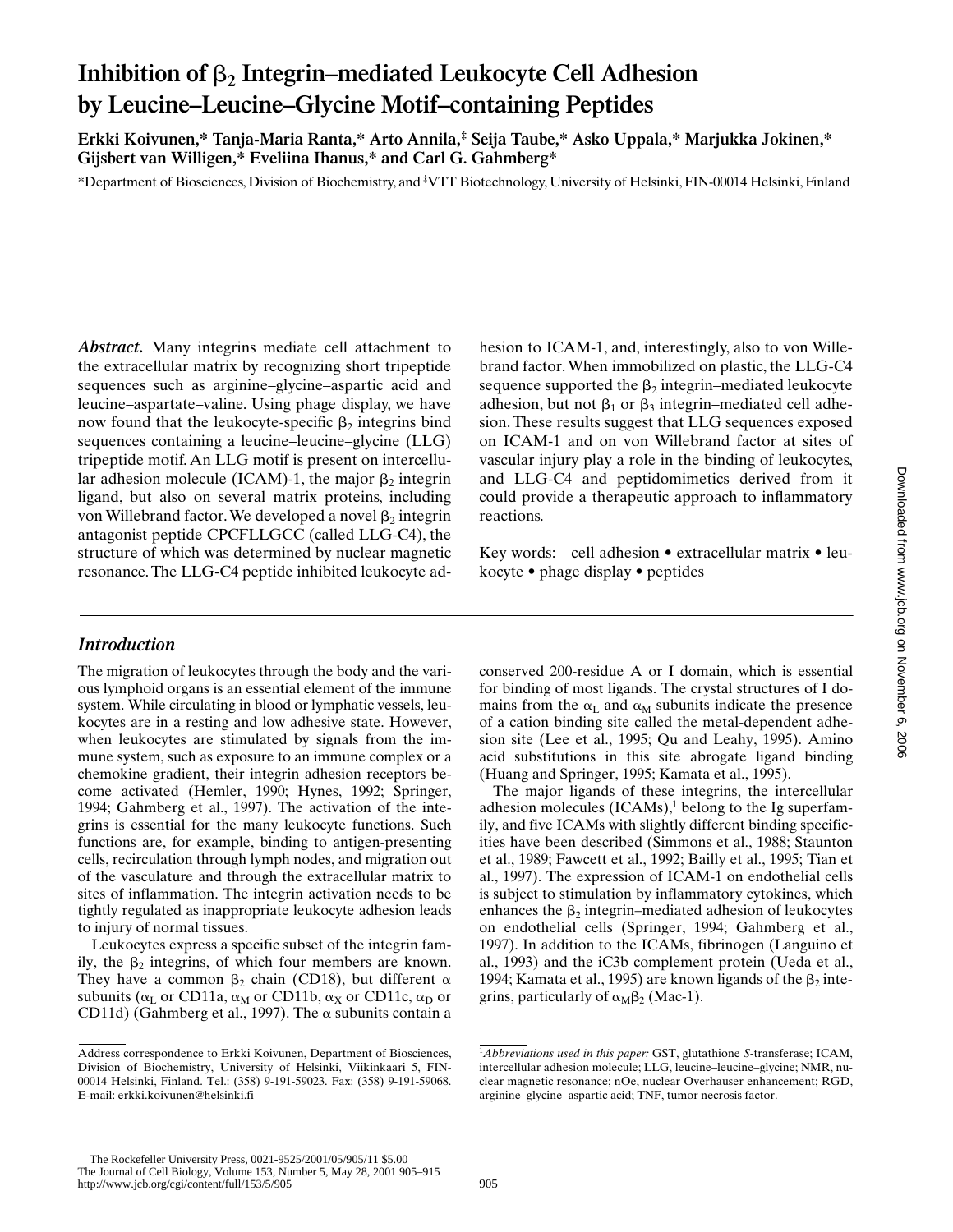Because of the importance of the  $\beta_2$  integrins for leukocyte function, antagonists of them are potential antiinflammatory agents. Antibodies to  $\beta_2$  integrins or ICAMs have a therapeutic effect in animal models of immune system disorders (Clark et al., 1991; Kavanaugh et al., 1994; Miyamoto et al., 1999). Agents targeting the  $\beta_2$  integrins could also be valuable in the development of therapeutic strategies to human leukemias (Lalancette et al., 2000). However, only a few small molecule antagonists of the  $\beta_2$  integrins have been described so far (Kallen et al., 1999; Kelly et al., 1999). Lack of such compounds has prevented the detailed examination of the role of each member of the  $\beta_2$ integrin family in leukemia dissemination as well in inflammatory diseases. In particular, it would be desirable to design compounds that distinguish between the inactive and active state of an integrin. Modeling of such small molecule inhibitors has been hampered by the large size of the peptide ligands developed so far. Linear peptides are often without a well-defined structure when free in solution. Among the few  $\beta_2$  integrin ligands discovered is the 22– amino acid–long peptide known as P1, which was derived from ICAM-2 (Li et al., 1993). This peptide retains the leukocyte integrin–activating effect that is typical for ICAM-2 (Li et al., 1995; Kotovuori et al., 1999). Complementaritydetermining regions of anti- $\beta_2$  integrin antibodies have been another source of ligand peptides (Feng et al., 1998).

To develop smaller peptide ligand-leads to the  $\beta_2$  integrins, we have screened random peptide libraries displayed on filamentous phage. The phage display technique has previously yielded selective peptide ligands to the integrin species  $\alpha_5\beta_1$  (Koivunen et al., 1994),  $\alpha_V\beta_3/\beta_5$  (Koivunen et al., 1995), and  $\alpha_V\beta_6$  (Kraft et al., 1999). Phage library screenings have confirmed the earlier findings that the tripeptide sequence arginine–glycine–aspartic acid (RGD) is a common recognition sequence of a subset of integrins (Pierschbacher and Ruoslahti, 1984). The leukocyte integrins  $\alpha_4\beta_1$ and  $\alpha_4\beta_7$  are known to have a specificity for peptides containing another type of tripeptide sequence, leucine–aspartate–valine (Komoriya et al., 1991). We have now found that the  $\alpha_M\beta_2$  integrin also shares the ability to recognize a motif comprising three amino acids, thus showing a functional similarity to other integrins. The tripeptide favored by  $\alpha_M\beta_2$  turned out to be a previously unknown adhesion motif, leucine–leucine–glycine (LLG). Interestingly, such sequences are present on several adhesion proteins, such as ICAM-1 and von Willebrand factor. We developed a nonapeptide ligand LLG-C4, which has a compact disulfiderestrained structure as determined by nuclear magnetic resonance (NMR). This biscyclic peptide is a potent inhibitor of leukocyte cell adhesion and migration, and is a novel lead compound for development of antiinflammatory agents.

# *Materials and Methods*

#### *Monoclonal Antibodies*

Antibodies against the integrin  $\beta_2$  subunit were 7E4, 11D3, 3F9, 2E7, 1D10, and 2F3 (Nortamo et al., 1988). The anti- $\alpha_L$  subunit antibodies were TS2/4 and MEM-83 (Monosan). The antibodies OKM1, OKM10, and MEM-170 were used against the anti- $\alpha_M$  subunit, and the antibody 3.9 was used against the  $\alpha_X$  subunit (Li et al., 1993, 1995). The  $\alpha_{IIb}\beta_3$  integrin antibody P2 was purchased from Immunotech, and the  $\alpha_V\beta_3$  integrin antibody LM609 and the  $\beta_1$  subunit antibody 6S6 were from Chemicon.

#### *Peptide Synthesis*

Peptide synthesis was carried out using Fmoc chemistry (model 433A; Applied Biosystems). Disulfides were formed by oxidation in 10 mM ammonium bicarbonate buffer, pH 9, overnight. Peptides were then purified by HPLC on an acetonitrile gradient. Generation of disulfides was confirmed by mass spectrometry analysis. The C(1-8;3-9) and C(1-9;3-8) peptides with the guided disulfide bridges were custom-made by Anaspec. The ACDCRGDCFCG (RGD-4C) peptide (Koivunen et al., 1995) was obtained from Dr. E. Ruoslahti (The Burnham Institute, San Diego, CA).

#### *Phage Display*

The  $\alpha_M\beta_2$  integrin was purified by antibody affinity chromatography from buffy coats obtained from the Finnish Red Cross blood transfusion service (Li et al., 1995). Integrin was diluted in TBS/1 mM  $MnCl<sub>2</sub>$  and coated onto microtiter wells using  $1 \mu$ g/well for the first biopanning and 100, 10, and 1 ng for subsequent pannings. Biopanning was performed using  $CX<sub>7</sub>C$  and CX9C phage libraries essentially as described (Koivunen et al., 1994). For construction of the libraries, the single-stranded DNA encoding degenerate sequences was converted into a double-stranded form using 5 cycles of PCR with only the reverse primer, followed by 11 cycles in the presence of both the reverse and forward primers.  $6 \mu$ g of the double-stranded oligonucleotide was purified using a PCR purification kit (QIAGEN) and ligated with  $42 \mu g$  of the Fuse5 phage vector. The number of recombinants in the libraries was  $>10^9$ . Phage binding, elution, and subsequent amplification in *Escherichia coli* were repeated five times, and after each panning bacterial colonies were picked up and stored in a  $10$ - $\mu$ l vol of TBS in microtiter wells at  $-20^{\circ}$ C. For direct colony sequencing, a 1-µl aliquot of the thawed samples was subjected to PCR with 10 pmol each of the forward primer 5'-TAATACGACTCACTATAGGGCAAGCTGATAAACCGATACA-ATT-3' and the reverse primer 5'-CCCTCATAGTTAGCGTAAC-GATCT-3'. The PCR conditions were  $92^{\circ}$ C for 30 s, 60 $^{\circ}$ C for 30 s, and 72 $^{\circ}$ C for 60 s, and the cycle number was  $35$ . A 1- $\mu$ l aliquot of the PCR reaction was taken for sequencing using 15 pmol of either one of the primers and analyzed on an ABI 310 apparatus (PE Biosystems).

#### *Preparation of Glutathione S-transferase and Fc Fusion Proteins*

The nucleotide sequence coding for LLG-C4 was PCR amplified from phage DNA with the primers containing a BamHI 5'-AGGCTCGAG-GATCCTCGGCCGACGGGGCT-3' and an EcoRI site 5'-AGGTCTA-GAATTCGCCCCAGCGGCCCC-3'. The PCR product was purified on an agarose gel, digested with the two restriction enzymes, and ligated into the PGEX-2TK vector (Amersham Pharmacia Biotech). Recombinants expressing LLG-C4-Glutathione S-transferase (GST) were verified by DNA sequencing. LLG-C4-GST was produced in *E. coli* strain BL 21 and purified by glutathione affinity chromatography followed by dialysis. ICAM-1-Fc fusion protein containing the five ICAM-1 Ig domains was produced in CHO cells and purified by protein A affinity chromatography (Hedman et al., 1992)  $\alpha_M$  I domain was expressed as a GST fusion protein in *E. coli* and purified by affinity chromatography on glutathione-coupled beads followed by cleavage with thrombin to release the recombinant I domain (Ueda et al., 1994).

#### *Integrin Binding Assays*

Integrins were immunocaptured on microtiter wells that were coated with nonspecific IgG or the subunit antibodies OKM1, MEM170, TS2/4, 2E7, or 7E4. A 200-µl aliquot of the buffy coat lysate in 1% octylglucoside/1 mM  $MnCl<sub>2</sub>/TBS$  was allowed to incubate for 2 h at 4°C. The wells were then washed five times with the octylglucoside-containing buffer. LLG-C4-GST or GST (10  $\mu$ g/ml) was incubated in the integrin-coated or the  $\alpha_M$  I domain–coated wells in 25 mM octylglucoside/TBS/1 mM MnCl<sub>2</sub> for 1 h. After washing of the wells, the bound GST was determined with anti-GST antibodies (Amersham Pharmacia Biotech), which were labeled with an  $Eu^{3+}$ chelate according to the instructions of the manufacturer (Wallac). The  $Eu<sup>3+</sup>$  fluorescence was measured with a fluorometer (1230 Arcus; Wallac).

# *Cell Culture*

The leukocytic cell lines THP-1, Jurkat, U-937, and K562 were maintained as described (Li et al., 1995). The nonleukocytic cell lines Eahy926, HT1080, KS6717, and SKOV-3 were as described previously (Koivunen et al., 1999). T cells were isolated from blood buffy coats by Ficoll-Hypaque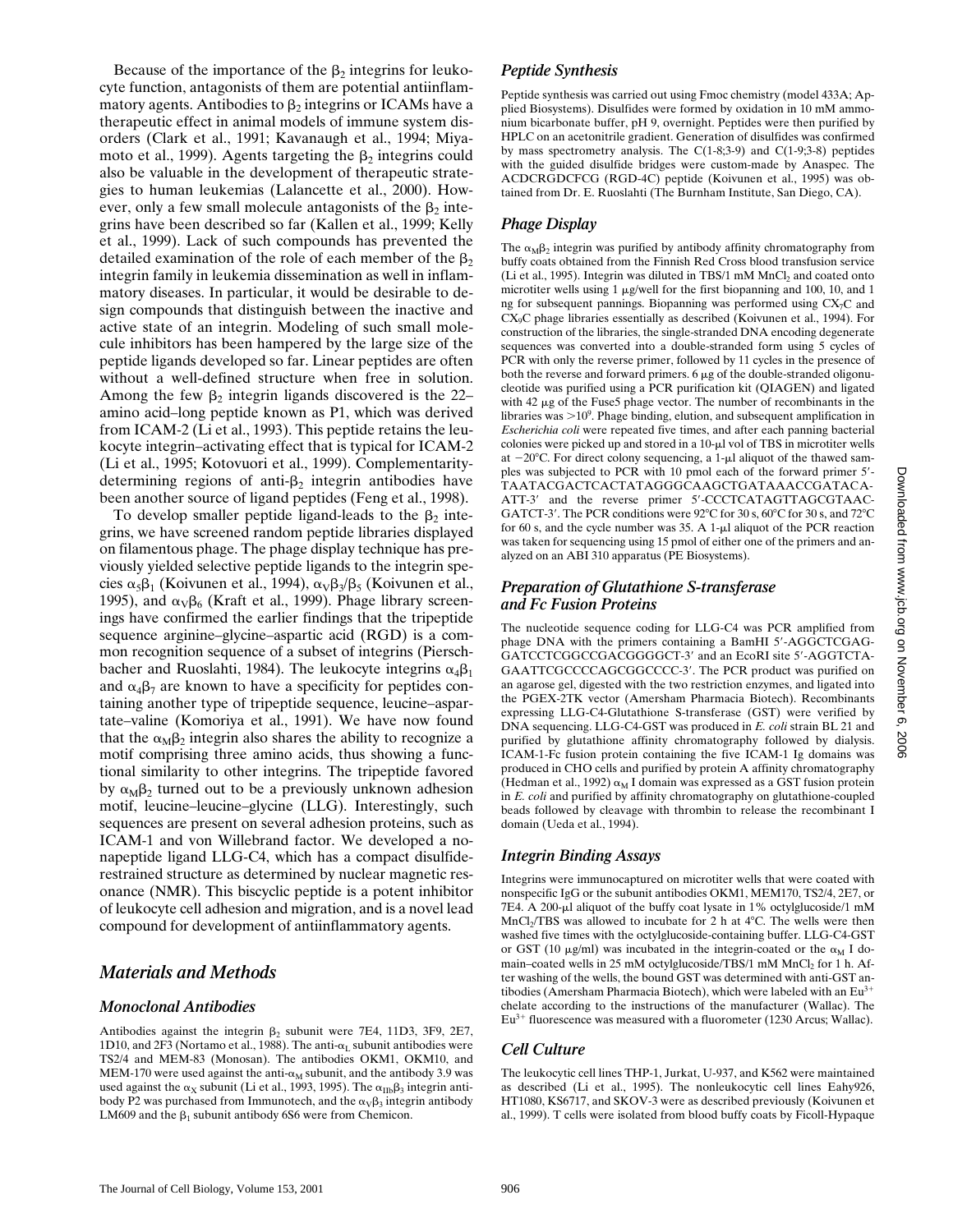centrifugation, followed by passage through nylon wool columns (Valmu and Gahmberg, 1995). Wild-type mouse L929 cells and the  $\alpha_X\beta_2$  integrin– transfected L cell line were obtained from Dr. Y. van Kooyk (University Hospital, Nijmegen, Netherlands).

#### *Cell Adhesion*

Fibrinogen (Calbiochem), fibronectin (Boehringer), von Willebrand factor (Calbiochem), GST fusion proteins, Fc fusion proteins, or synthetic peptides were coated on microtiter wells at a concentration of  $2 \mu g$  in 50 ml TBS unless otherwise indicated. The wild-type and A2 domain–deleted recombinant von Willebrand factors (Lankhof et al., 1997) and a capturing anti-von Willebrand factor antibody D'-D3 used for coating were provided by Drs. J.J. Sixma and Ph.G. de Groot (University Medical Center, Utrecht, Netherlands). To prepare polymerized peptides, glutaraldehyde (Merck) was added at a final concentration of 0.25%. The wells were saturated with 5% BSA and then washed five times with PBS. Before adhesion assays, cells were treated with 50 nM 4ß-phorbol 12,13-dibutyrate (Sigma-Aldrich) or with 200  $\mu$ M P1 peptide (Kotovuori et al., 1999) in serum-free medium for 30 min at room temperature to activate the integrins. Alternatively, cells were stimulated for 60 min at  $37^{\circ}$ C with the phorbol ester (50 nM) and the C(1-8;3-9) and RGD-4C peptides, each at a 2.5  $\mu$ M concentration, after which the peptides were removed by washing with PBS/2.5 mM EDTA. Cells (100,000 per well) were incubated in the microtiter wells for 60 min at  $37^{\circ}$ C in the absence or presence of competing peptides, antibodies, or EDTA. Unbound cells were removed by gently washing with PBS and pressing the plate against paper towels. The bound cells were determined by an assay measuring cellular phosphatase activity (Li et al., 1995). Alternatively, the attached cells were stained with Crystal Violet (Sigma-Aldrich) essentially as described (Mould et al., 1995). To study T cell binding to an endothelial cell monolayer, Eahy926 endothelial cells were plated on microtiter plates at a density of  $5 \times 10^4$ cells per well and grown for 3 d. To stimulate the production of ICAM-1, the cells were further grown for 16 h in the presence of tumor necrosis factor (TNF)- $\alpha$  (10 ng/ml; Roche). T cells (1.5  $\times$  10<sup>5</sup> per well) were allowed to bind to Eahy926 cells for 30 min at  $4^{\circ}$ C, and then 15 min at 37 $^{\circ}$ C. The unbound T cells were removed by immersing the microtiter plate upside down in PBS. The bound cells were determined by the phosphatase assay.

### *Cell Migration*

Cell migration was studied using  $8-\mu m$  pore size Transwell filters (Costar). Both the upper and lower filter surfaces were coated with fibrinogen, LLG-C4-GST, or GST at a concentration of 40  $\mu$ g/ml. Free binding sites were blocked with 5% BSA. THP-1 cells  $(5 \times 10^4 \text{ in } 100 \text{ }\mu\text{I})$  were plated on the upper compartment in 10% serum-containing medium in the absence or presence of C(1-8;3-9) or C(1-9;3-8) (200  $\mu$ M). The lower compartment was filled with 750  $\mu$ l of the same medium. After a culture for 18 h at 37°C, the filters were immersed in methanol for 15 min, in water for 10 s, and in 0.1% toluidine blue (Sigma-Aldrich) for 5 min. The filters were then washed three to five times with water until cell staining was clear. Cells were removed from the upper surface of the filter with a cotton swab, and cells migrated on the lower surface were counted microscopically. A Student's *t* test was used for statistical analysis.

#### *NMR Analysis of Peptides*

For NMR structure determination, the C(1-8;3-9) peptide was dissolved in DMSO/H<sub>2</sub>O (90/10) and C(1-9;3-8) in H<sub>2</sub>O at the concentrations of 1–3 mM. Two-dimensional spectra, acquired with spectrometers operating at 600- and 800-MHz <sup>1</sup> H frequency, allowed us to identify 114 nuclear Overhauser enhancements (nOes) for C(1-8;3-9) and 85 for C(1-9;3-8) peptide. 40 structures with no restraint violations above 0.2 Å were selected from families of 200 structures generated by simulated annealing (DYANA program; Güntert et al., 1997).

# *Results*

# *The LLG Peptide Motif Binds to a β<sub>2</sub> Integrin*

We used the  $CX<sub>7</sub>C$  and  $CX<sub>9</sub>C$  phage libraries to search for peptide ligands to purified  $\alpha_M\beta_2$  integrin. After the fifth round of selection, the  $CX<sub>7</sub>C$  library gave a 600-fold en-

richment and  $CX<sub>9</sub>C$  a 1,000-fold enrichment of phage bound to the integrin in comparison to background. Sequencing of the bound phage revealed altogether only seven different sequences, indicating selection of specific peptides by the integrin (Table I). Four of them contained the LLG tripeptide motif. The two sequences most strongly enriched were CPCFLLGCC (LLG-C4) and CWKLLGSEEEC, and these were the only clones remaining after searching for high affinity binders by using low integrin-coating concentrations. Screening protein databases indicated that the LLG tripeptide sequence is present on several adhesion proteins. Most interestingly, it is located on the first Ig domain of ICAM-1, just preceding the Glu-34 residue, which is critical for ICAM-1 binding to the  $\alpha_{\rm I}$   $\beta_2$  integrin (Staunton et al., 1990; Stanley and Hogg, 1998). The CWKLLGSEEEC peptide showed the highest similarity, five out of six consecutive residues being identical to the ICAM-1 sequence (Table I). The LLG tripeptide sequence is also contained in domains A2 and D3 of von Willebrand factor. These LLG-containing sequences, except that of ICAM-1, have not been reported previously to contain potential cell attachment sites.

We focused our studies on the LLG-C4 nonapeptide because it showed higher affinity to  $\alpha_M\beta_2$  in phage-binding experiments in comparison to the other clones (data not shown). Due to the presence of four cysteine residues, the peptide appeared to be structurally constrained by two disulfide bonds. We first examined whether an integrinbinding peptide could be obtained by bacterial expression of LLG-C4 tethered to GST. The LLG-C4-GST fusion protein, but not GST alone, had a potent activity and bound to the  $\alpha_M\beta_2$  integrin in a divalent cation–sensitive manner like a typical integrin ligand. The cation chelator EDTA inhibited the binding of LLG-C4-GST to the integrin, which was immunocaptured on microtiter wells with the  $\alpha_M$  subunit antibodies MEM170 or OKM1 (Fig. 1 A). Similar EDTA-inhibitable binding of LLG-C4-GST was detected with the  $\alpha_{\text{L}}\beta_2$  integrin, which was captured with the TS2/4 antibody. Surprisingly, EDTA only partially inhibited LLG-C4-GST binding when the  $\beta_2$  subunit antibody 2E7 was used. We have found this antibody to stimulate leukocyte adhesion to various matrix proteins. LLG-C4-GST binding did not differ from GST control and was not inhibitable by EDTA, when a nonspecific IgG was used for immunocapture (not shown).

We next studied whether the peptide can directly interact with the I domain of the  $\alpha_M\beta_2$  integrin, the known ligand binding site. LLG-C4-GST, examined at the concentrations of  $0.01-100 \mu g/ml$ , showed a concentrationdependent binding to the isolated I domain of the  $\alpha_M$  subunit (Fig. 1 B). GST at the same concentrations did not bind. The ability of the I domain to bind LLG-C4-GST was dependent on the  $Mn^{2+}$  cations added to the binding medium, and chelating  $Mn^{2+}$  with EDTA blocked the binding (Fig. 1 C). Initially, we encountered difficulties in chemical synthesis of an active and water-soluble LLG-C4 peptide, apparently because mixed disulfides easily formed during air oxidation. One LLG-C4 (1) preparation was highly active and blocked the ability of the I domain to bind the LLG-C4-GST (Fig. 1 C). The same peptide was also active in cell culture experiments. Another preparation, LLG-C4 (2), was inactive apparently due to disad-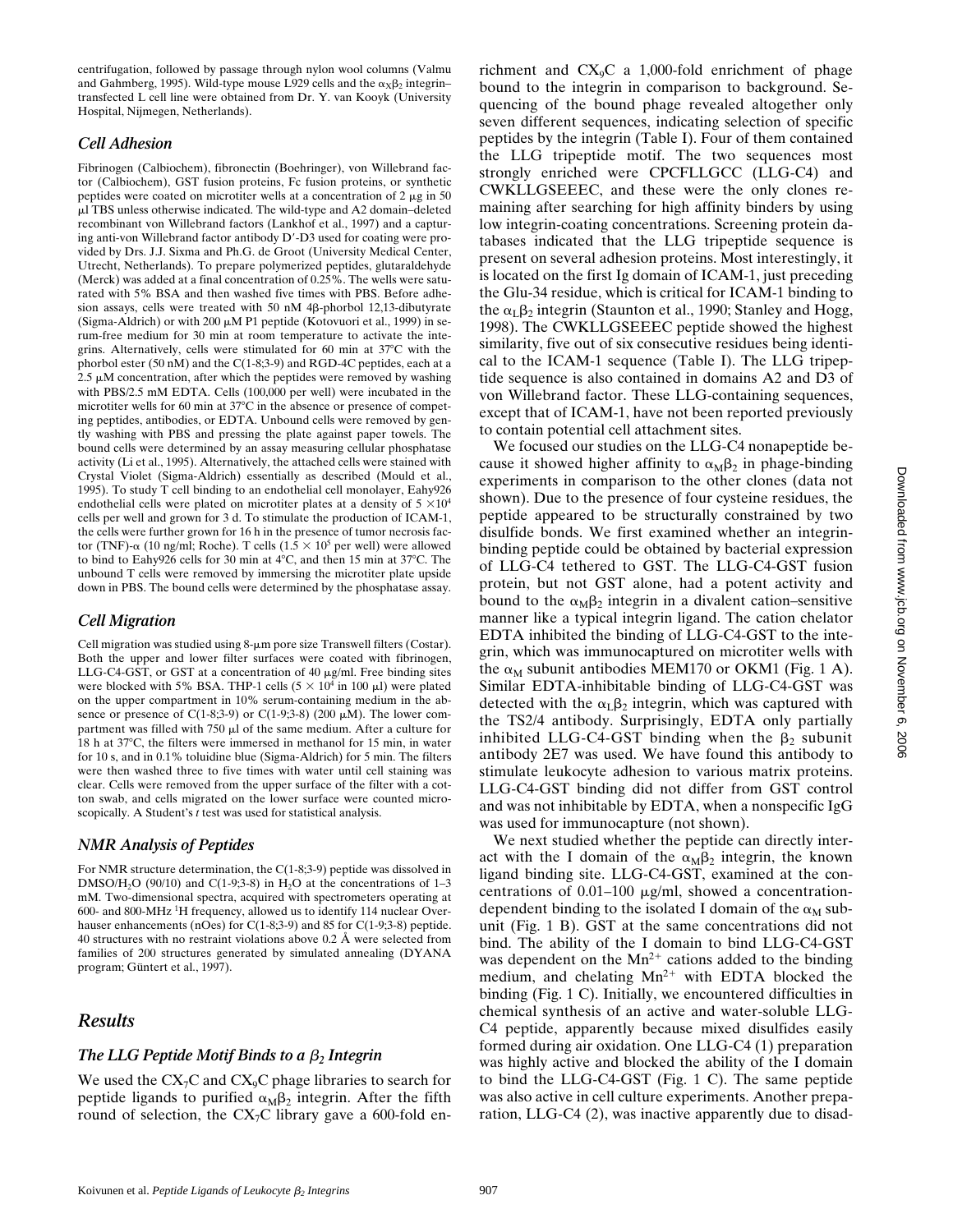*Table I. Seven Phage Sequences Bound to the*  $\alpha_M \beta_2$  *Integrin (Mac-1) and their Alignment with LLG-containing Sequences Present in Cell Adhesion Proteins*

|                              | CPCFLLGCC     | (15) |
|------------------------------|---------------|------|
|                              | CWKLLGSEEEC   | (15) |
|                              | CWHKDLLGC     | (4)  |
|                              | CWSMELLGC     |      |
|                              | CPPDLFWYC     | (4)  |
|                              | CPEDLYFFC     | (3)  |
|                              | CPEDFIFFC     |      |
| $ICAM-1$                     | CDOPKLLGIETPL |      |
| von Willebrand factor A2     | TVGPGLLGVSTLG |      |
| von Willebrand factor D3     | GRYTTLLGKALSV |      |
| Type I collagen- $\alpha$ 2  | PGPOGLLGAPGIL |      |
| Type IV collagen- $\alpha$ 4 | PGPPGLLGRPGEA |      |
|                              |               |      |

The amino acids that are identical to the phage peptides are shown in bold. The ICAM-1 sequence is from the first Ig domain (Simmons et al., 1988). The von Willebrand factor sequences are from A2 and D3 domains (Lynch et al., 1985) and the type I and IV collagen sequences are from  $\alpha$  chains (De Wet et al., 1987; Leinonen et al., 1994). The number of isolated nucleotide sequences encoding each peptide is indicated in parentheses.

vantageous disulfide bonding and did not inhibit LLG-C4- GST binding to the I domain.

#### *Immobilized LLG-C4 Nonapeptide Selectively Supports* b*2 Integrin–mediated Cell Adhesion*

We examined the integrin-binding specificity of LLG-C4 in cell adhesion assays. Phorbol ester–activated THP-1 monocytic cells efficiently bound to LLG-C4-GST, but not to GST or peptide-GST controls (CLRSGRGC-GST, CP-PWWSQC-GST) coated on microtiter wells (Fig. 2 A). EDTA at a concentration of 2.5 mM abolished the binding. Screening with a panel of antiintegrin antibodies indicated that the cell adhesion on LLG-C4-GST was completely inhibited by the blocking antibody to the  $\beta_2$  chain, 7E4 (Fig. 2 B). Antibodies to the  $\beta_1$  (6S6) and  $\beta_3$  integrins (LM609, P2) had no effect. Partial inhibition was obtained with the  $\beta_2$  chain antibodies 11D3 and 3F9. The order of the potency of the three  $\beta_2$  antibodies is the same as that obtained previously in other assays (Nortamo et al., 1988). We also studied the  $\beta_2$  chain antibodies 2E7, 1D10, and 2F3 that activate the  $\beta_2$  integrin–mediated cell adhesion. In accordance, each of these antibodies stimulated THP-1 adhesion on LLG-C4-GST (data not shown).

Studies with antibodies against the integrin  $\alpha$  subunits showed that the  $\alpha_X$  subunit antibody 3.9 effectively inhibited the THP-1 adhesion to LLG-C4-GST. The  $\alpha_M$  subunit antibodies OKM10, MEM170, and 60.1 were weakly inhibitory, whereas the  $\alpha_L$ -directed antibodies TS1/22 and TS2/4 had hardly any effect. Furthermore, we found that the  $\alpha_X$  antibody 3.9 and the  $\alpha_M$  antibody OKM10 had a synergistic effect when added together, causing a complete inhibition of the cell adhesion.

THP-1 cells similarly bound strongly to the synthetic air-oxidized LLG-C4 nonapeptide coated on plastic, and the antibodies against the  $\alpha_{\text{M}}\beta_2$  and  $\alpha_{\text{X}}\beta_2$  integrins (3.9, OKM10, and 7E4) prevented the binding (data not shown). To determine the arrangement of the disulfide bonds in the active form of LLG-C4, we prepared synthetic peptides with different disulfide configurations. The most active peptide, C(1-8;3-9), was obtained by directing one disulfide



*Figure 1.* Divalent cation–dependent binding of LLG-C4 nonapeptide to leukocyte  $\beta_2$  integrin and its I domain. (A) Integrin from a blood cell lysate was immunocaptured on microtiter wells using the  $\alpha_M$  subunit antibody MEM170 or OKM1, the  $\alpha_X$  subunit antibody TS2/4, or the  $\beta_2$  subunit antibody 2E7. Purified LLG-C4-GST or GST control  $(2 \mu g/well)$  was allowed to bind for 60 min in the absence or presence of EDTA. The bound GST protein was determined by using anti-GST antibodies. The results show the means  $\pm$  SD from triplicate wells. The experiment was repeated three times with similar results. (B) LLG-C4-GST or GST was incubated in microtiter wells coated with purified  $\alpha_M$ subunit I domain. The concentrations of GST proteins were as indicated. The bound GST was determined with anti-GST antibodies. The results are means  $\pm$  SD from triplicate wells. The results were similar in two other experiments. (C) LLG-C4-GST (10  $\mu$ g/ ml) was incubated in I domain–coated wells in the absence or presence of EDTA (2.5 mM), the LLG-C4 (1) peptide (100  $\mu$ M), or the inactive LLG-C4(2) peptide (100  $\mu$ M). The binding was determined with anti-GST antibodies. The results are the means  $\pm$ SD from triplicate wells.

A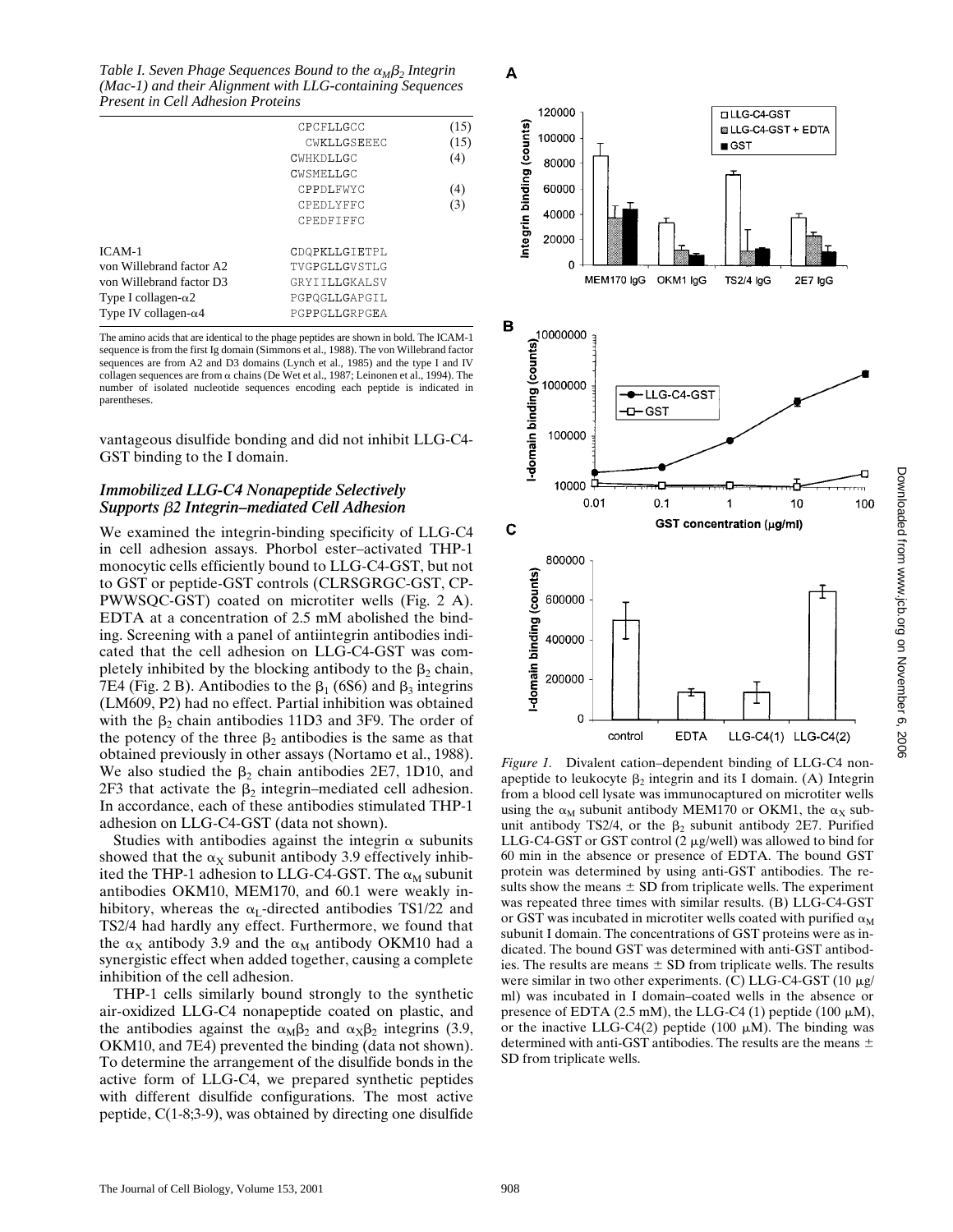

*Figure 2.* Immobilized LLG-C4 supports  $\beta_2$  integrin–directed cell adhesion. (A) Phorbol ester–activated THP-1 cells were allowed to bind for 60 min to microtiter wells coated with LLG-C4-GST, GST, or albumin. EDTA was included at a 2.5-mM concentration. The bound cells were determined by the assay measuring cellular phosphatase activity as described in Materials and Methods. The data are the means  $\pm$  SD from triplicate wells. Similar results were obtained in six other experiments. (B) THP-1 cells were mixed with each antibody against the  $\beta_1$ ,  $\beta_2$ ,  $\beta_3$ ,  $\alpha_X$ ,  $\alpha_M$ , or  $\alpha_L$  integrin subunit as indicated. An aliquot of cells was then transferred to wells coated with LLG-C4-GST and incubated for 60 min. The bound cells were determined by the phosphatase assay. The results are the mean percentage of adhesion  $\pm$  SD of two to four independent experiments, each done in triplicate wells. (C) The C(1-8;3-9) and C(1-9;3-8) peptides were coated on microtiter wells in the absence or presence of glutaraldehyde. THP-1 cells  $(10<sup>5</sup>$  per well) were allowed to bind for 60 min and the bound cells were determined. The results show the mean  $\pm$  SD of triplicate wells. The experiment was repeated twice. (D) The  $\alpha_X\beta_2$  integrin–transfected L cells were allowed to bind to LLG-G4-GST or GST. The 7E4 antibody and EDTA were used as competitors. The results, mean percentage of adhesion  $\pm$  SD, are representative of three experiments conducted in triplicate wells. The difference in the binding to LLG-C4-GST versus GST is statistically significant ( $P = 0.016$ ).

bond between the C1 and C8 cysteines and a second one between the C3 and C9 cysteines. Cells bound to the C(1-8; 3-9) disulfide–containing peptide but failed to bind to the conformer with C(1-9;3-8) disulfides (Fig. 2 C). Cross-linking of the C(1-8;3-9) peptide with glutaraldehyde further enhanced cell binding, apparently due to better coating of the multimeric peptide.  $C(1-9,3-8)$  was inactive even after the cross-linking. In general, the  $C(1-8,3-9)$  peptide specifically supported the binding of  $\beta_2$  integrin–expressing cells lines such  $\beta_2$  integrin–transfected L cells and the leukocytic cell lines THP-1, U-937, and Jurkat. The binding of  $\alpha_{\text{X}}\beta_{2}$ transfected L cells to LLG-C4-GST was inhibited by EDTA and the  $\beta_2$  integrin–blocking antibody 7E4 (Fig. 2) D). Nonleukocytic cell lines L929, K562, SKOV-3, KS6717, and Eahy96, which do not express  $\beta_2$  integrins, showed no binding to the peptide or LLG-C4-GST, whether the cells were pretreated with phorbol ester or not (data not shown).

#### *LLG-C4 Nonapeptide Specifically Blocks β*<sub>2</sub> *Integrin–mediated Adhesion of Leukocytes*

We examined the ability of LLG-containing peptides to block leukocyte binding to adhesion proteins containing or lacking an LLG tripeptide sequence. THP-1 cell adhesion on LLG-C4-GST was inhibited by the C(1-8;3-9) peptide with an  $IC_{50}$  of 20  $\mu$ M (Fig. 3 A). The other conformer, C(1-9;3-8), was 20-fold less active than C(1-8;3-9). To study whether the LLG tripeptide sequence is sufficient for recognition by the  $\beta_2$  integrins, we prepared the minimal cyclic CLLGC peptide. In a control peptide the leucines were replaced by alanines. THP-1 cell adhesion experiments using the LLG-C4-GST substratum indicated that CAAGC was only a weak competitor of cell adhesion, whereas CLLGC readily inhibited cell adhesion at concentrations of  $\geq 1$  mM, indicating a specific recognition of the LLG motif by the  $\beta_2$  integrins (Fig. 3 B).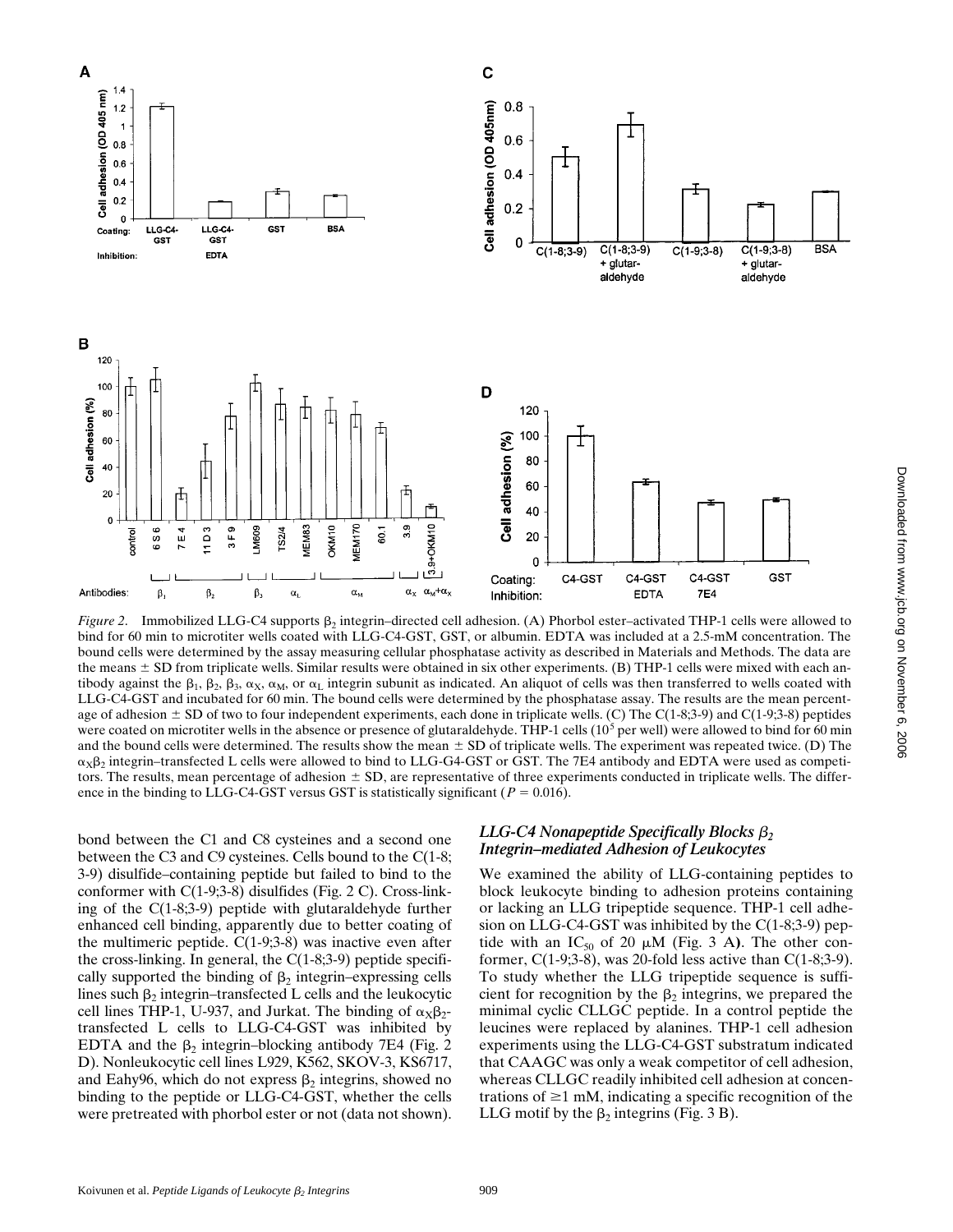

*Figure 3*. Effect of guided disulfide bridges on activity of LLG-C4. (A) THP-1 cells were mixed in suspension with peptides containing the  $C(1-8,3-9)$  or  $C(1-9,3-8)$  disulfides. The final peptide concentrations are indicated. Cells were then incubated for 60 min in microtiter wells coated with LLG-C4-GST. The bound cells were quantitated by the phosphatase assay. The results represent the mean  $\pm$  SD of triplicate wells with similar results obtained in two other experiments. (B) THP-1 cell binding to LLG-C4-GST was examined in the presence of C(1-8;3-9), CLLGC, or CAAGC. The bound cells were determined by the phosphatase assay. The data show the means  $\pm$  SD from triplicate wells and were similar in two other experiments.

We next examined the ability of LLG-containing peptides to inhibit the  $\alpha_L\beta_2$  integrin–mediated binding of Jurkat cells to ICAM-1-Fc recombinant protein, which contains the LLG sequence of the first Ig domain. ICAM-1-Fc was directly coated on microtiter wells or captured via protein A. In both cases we found concentration-dependent inhibition by C(1-8;3-9) on Jurkat cell adhesion and the IC<sub>50</sub> was  $\sim$ 80  $\mu$ M (Fig. 4 A). The C(1-9;3-8) conformer was severalfold less active and had hardly any effect. C(1- 8;3-9) similarly inhibited the binding of freshly isolated T cells to cultured endothelial cells which were stimulated to express ICAM-1 by treatment with TNF- $\alpha$  (Fig. 4 B). T cells did not bind to unstimulated endothelial cells. As a control, the RGD-C4 peptide had no effect on T cell binding to endothelial ICAM-1.

As von Willebrand factor contains LLG peptide motifs, we were interested in the capability of the protein to func-



*Figure 4*. Inhibition of leukocyte cell adhesion to ICAM-1 by LLG-C4. (A) Jurkat cells were allowed to attach to immobilized ICAM-1-Fc in microtiter wells in the absence or presence of the LLG-C4 peptides. After a 45-min incubation, the unbound cells were removed by immersing the microtiter plate upside down on a decanter containing PBS. The attached cells were stained with Crystal Violet. The results show the percentage of cell adhesion  $\pm$ SD derived from two experiments, each with triplicate or quadruplicate wells. (B) T cells were allowed to bind to  $TNF-\alpha$ –stimulated EaHy926 endothelial cell monolayers that were grown on microtiter wells. LLG-C4 or RGD-4C was included at a concentration of 50  $\mu$ M. After a 45-min incubation, the unbound cells were removed by immersing the microtiter plate in a PBS solution, and the bound T cells were determined by the phosphatase assay. The data are the mean  $\pm$  SD of triplicate wells.

tion as a substratum for leukocytes. We found that phorbol ester–activated THP-1 cells strongly bound. The  $\beta_2$  integrin antibody 7E4 blocked the THP-1 cell binding to von Willebrand factor (Fig. 5 A) and was nearly as efficient an inhibitor as the cation chelator EDTA (data not shown). The  $\beta_3$ integrin antibodies LM609 and P2 were without effect. C(1-8;3-9) was a potent inhibitor of THP-1 cell binding to von Willebrand factor. The peptide inhibited with an  $IC_{50}$ of  $\sim$ 20  $\mu$ M (Fig. 5 B). In addition, CLLGC but not CAAGC inhibited at a 500  $\mu$ M concentration (data not shown). Similar C(1-8;3-9) peptide–mediated inhibition was observed on Jurkat cell binding to von Willebrand factor (not shown). Importantly, THP-1 showed weaker binding (35% of wild-type) to a mutated von Willebrand factor, from which the A2 domain, including the LLG sequence, was deleted (Fig. 5 C). Furthermore, THP-1 adhesion to the A2-deleted von Willebrand factor was not blocked by  $C(1-8,3-9)$ , but by the RGD-4C peptide. To further study the specificity of the LLG peptides, we examined THP-1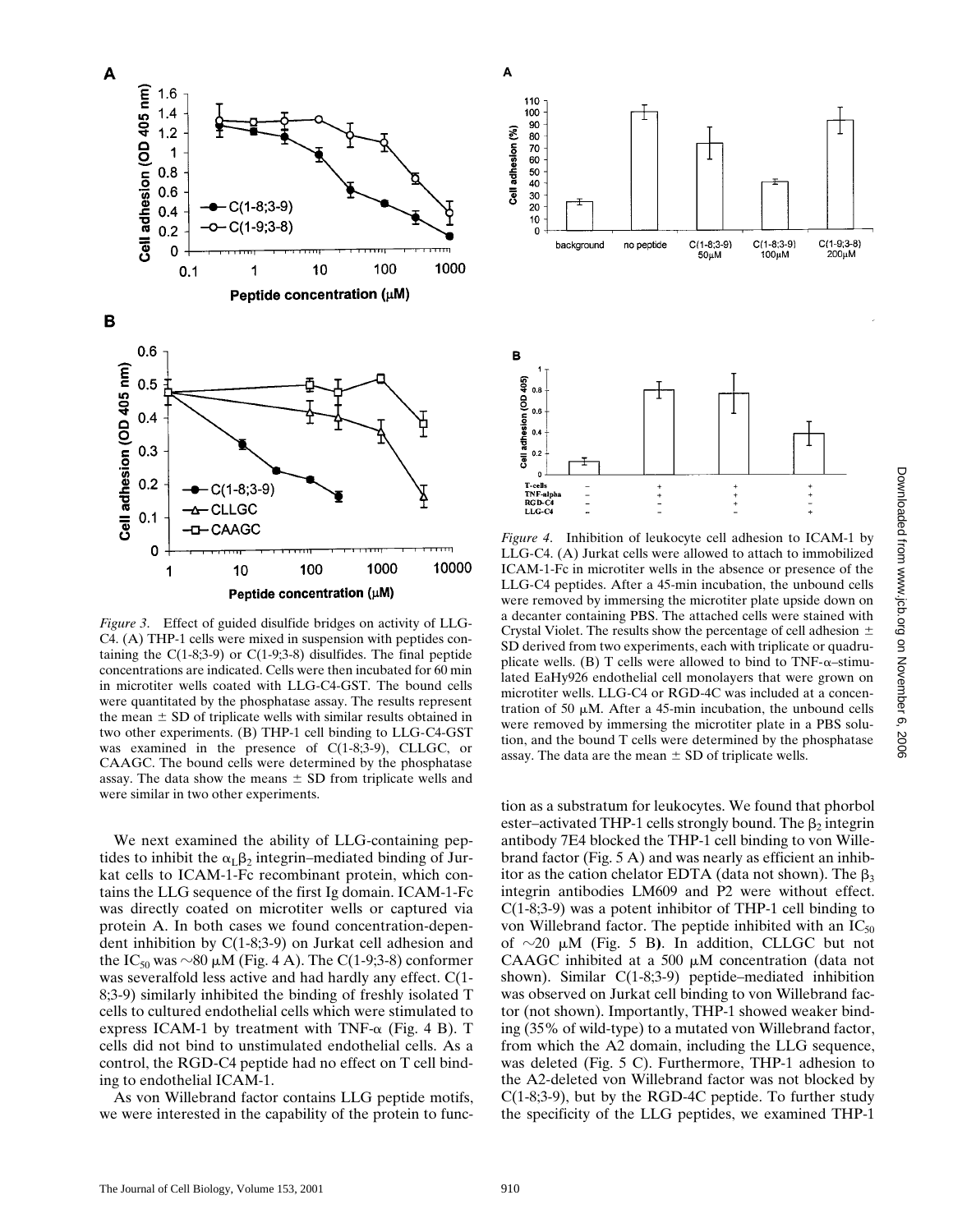

*Figure 5*. THP-1 cell adhesion to von Willebrand factor is inhibited by the LLG-C4 peptide. (A) THP-1 cell binding to von Willebrand factor was examined in the presence of antibodies against the  $\beta$ <sub>2</sub> (7E4),  $\alpha$ <sub>V</sub> $\beta$ <sub>3</sub> (LM609), or  $\alpha$ <sub>IIb</sub> $\beta$ <sub>3</sub> (P2) integrins. After a 60-min incubation in von Willebrand factor–coated wells, the bound cells were determined. The data are the mean  $\pm$  SD of triplicate wells. The experiment was repeated three times. (B) THP-1 cell binding to wild-type von Willebrand factor or fibronectin in the presence of the indicated concentrations of C(1-8;3-9). (C) Binding of THP-1 cells to domain A2–deleted von Willebrand factor. The binding to wild-type von Willebrand factor was given as 100%. C(1-8;3-9) or RGD-4C was included as competitor at the concentrations described. The bound cells were determined by the phosphatase assay. The data are the mean  $\pm$  SD of triplicate wells and were similar in two other experiments.

adhesion to fibronectin, a known ligand of several  $\beta_1$  and  $\beta_3$  integrins. C(1-8;3-9) showed no significant inhibition of fibronectin binding by THP-1 cells. C(1-8;3-9) also had no effect on binding of nonleukocytic cell lines such as HT1080 on fibronectin or fibrinogen (data not shown).

Finally, we examined THP-1 adhesion to fibrinogen, which is predominantly mediated via the  $\alpha_M\beta_2$  and  $\alpha_X\beta_2$ integrins (Li et al., 1995). C(1-8;3-9) readily inhibited the binding, whereas C(1-9;3-8) did not (Fig. 6 A). Similar results were obtained with U937 cells, which also express the  $\alpha_M\beta_2$  and  $\alpha_X\beta_2$  integrins (data not shown). As RGDdirected integrins can also mediate cell attachment on fibrinogen, we compared  $C(1-8,3-9)$  to the RGD-4C peptide, the selective ligand of  $\alpha_V \beta_3/\beta_5$  integrins. We prestimulated THP-1 cells with low concentrations of  $C(1-8,3-9)$ and RGD-4C to fully activate both the  $\beta_2$  and RGDdependent integrins. After the peptide prestimulation, RGD-4C inhibited THP-1 cell adhesion on fibrinogen more effectively than  $C(1-8,3-9)$  (Fig. 6 B). To study whether C(1-8;3-9) and RGD-4C target different integrins, the peptides were given together to cells. The effects of C(1-8;3-9) and RGD-4C were additive and the peptide combination blocked cell adhesion efficiently.

As a model of monocyte rolling and extravasation, we examined in vitro migration of THP-1 cells on fibrinogen immobilized on Transwell filters. Cells effectively migrated in the presence of 10% serum. C(1-8;3-9) at a concentration of 200  $\mu$ M completely abolished the ability of the cells to traverse the filter and bind to its lower surface (Fig. 6 C;  $P = 0.005$ ,  $n = 6$ ). The C(1-9;3-8) conformer was less active than C(1-8;3-9) and inhibited only partially ( $P = 0.01$ ,  $n =$ 6). The activity difference between  $C(1-8,3-9)$  and  $C(1-9,3-1)$ 8) was significant  $(P = 0.003)$ . In a reverse strategy, when the filter was coated with LLG-C4, cell migration was strongly enhanced. Approximately 10-fold more cells migrated on the LLG-C4-GST substratum than on control GST substratum (Fig. 6 D). Cell migration on LLG-C4- GST was also more efficient when compared with fibronectin and fibrinogen coatings. C(1-8;3-9) at the 200  $\mu$ M concentration completely suppressed the cell migration on LLG-C4-GST  $(P = 0.0026, n = 6$ ; data not shown).

#### *NMR Structures of Nonapeptide Conformers*

We analyzed the  $C(1-8,3-9)$  and  $C(1-9,3-8)$  peptides by NMR spectroscopy to determine whether there are differences in peptide conformations due to the directed arrangement of the disulfide bonds. The structure determinations resulted in well-defined backbone conformations. The root mean square of deviation of the main chain atoms was  $0.4 \pm 0.2$  Å for C(1-8;3-9) and  $0.3 \pm 0.2$  Å for C(1-9;3-8) calculated from ensembles of 40 structures. For both peptides, all main chain dihedrals  $\phi$  and  $\psi$  are in the favorable and allowed regions of Ramachandran plot. There are only a few nOes to define the side chain orientation, and therefore the side chain dihedrals of F4, L5, and L6, in particular, are dispersed (Fig. 7 A).

The pairing of the disulfides in the two ways influenced the structure of the nonapeptide considerably. The "crossing arrangement of disulfides" of C(1-8;3-9) constrains the overall structure tighter than the "parallel arrangement of disulfides" of C(1-9;3-8). This is reflected by the larger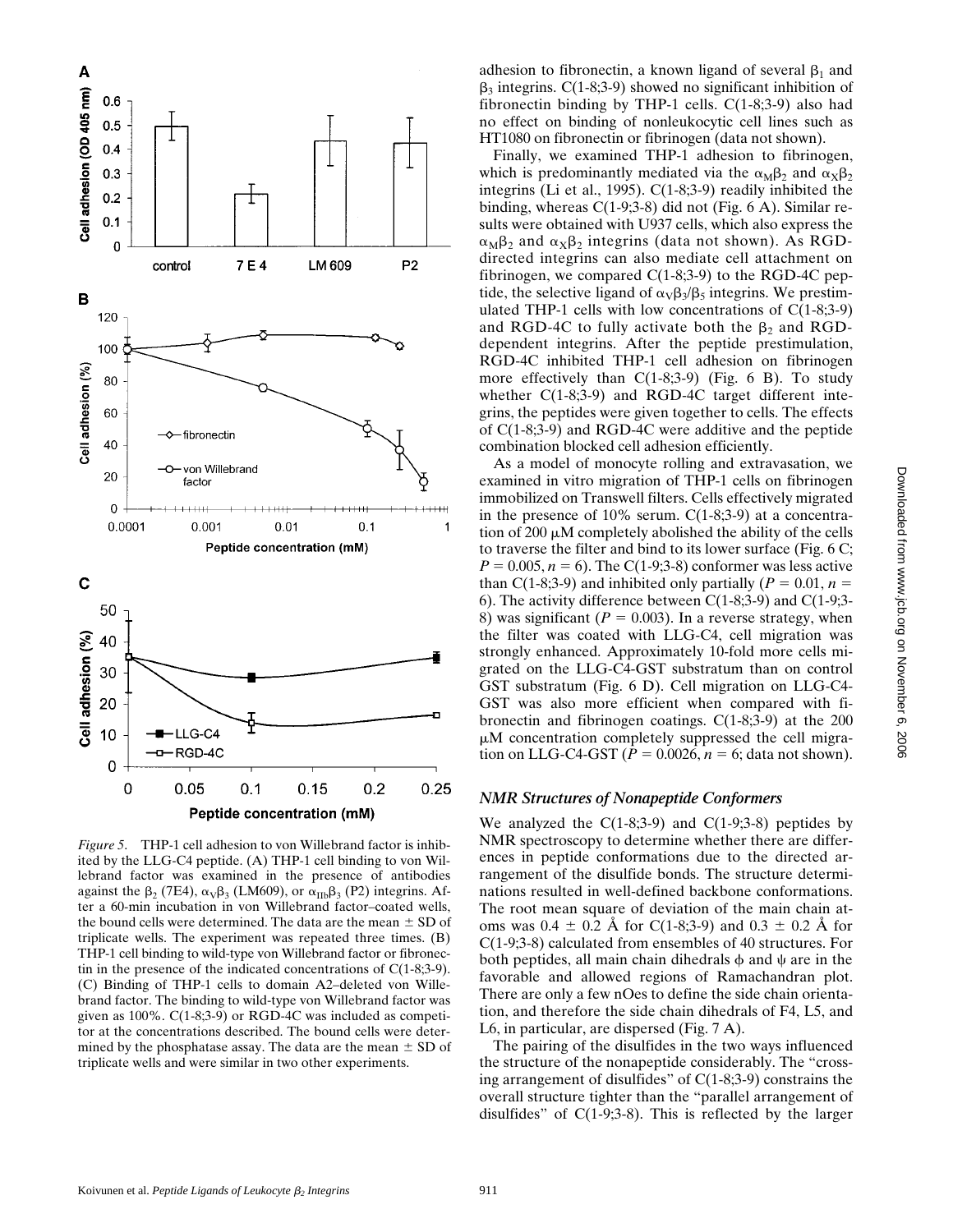

*Figure 6*. Synthetic LLG-C4 peptide prevents adhesion and migration of THP-1 cells on fibrinogen substratum. (A) Phorbol ester–activated THP-1 cells were administered together with C(1-8;3-9) or C(1-9;3-8), or in the absence of peptides, in microtiter wells coated with fibrinogen. After a 60-min incubation the bound cells were determined by the phosphatase assay. The results are the mean  $\pm$  SD of triplicate wells and were similar in two other experiments. (B) To activate integrins, THP-1 were stimulated both with phorbol ester (50 nM) and the RGD-4C and C(1-8;3-9) peptides (each 2.5  $\mu$ M) for 1 h. After washing, the cells were allowed to bind to fibrinogen-coated wells in the presence of C(1-8;3-9) or RGD-4C or both peptides at the concentrations indicated. After a 30-min incubation the bound cells were determined. The results are the mean  $\pm$  SD of triplicate wells and were similar in two other experiments. At some data points the SD values are too small to be seen. (C) Transwell filters were coated both on the upper and lower surface with fibrinogen, or left uncoated, and then saturated with BSA. THP-1 cells were plated on the upper surface of the filter in the presence of 10% serum-containing medium. The concentrations of C(1-8;3-9) and C(1-9;3-8) were 200  $\mu$ M. After an 18-h culture, the cells migrated underneath the filter were determined. The cells were fixed, stained, and counted under a microscope. The results show means  $\pm$  SD of at least three experiments. (D) Both sides of the Transwell filters were coated with LLG-C4-GST, GST, fibrinogen, or BSA. A total of  $5 \times 10^4$  THP-1 cells were administered per filter in 10% serum-containing medium and cultured for 18 h. The number of cells migrated to the lower surface of filter was counted microscopically. The results show means  $\pm$  SD of at least three experiments.

number of nOes observed for C(1-8;3-9) (114) than for C(1-9;3-8) (85). There is no bias towards shorter distance restraints in  $C(1-8,3-9)$  compared with those of  $C(1-9,3-8)$ . As a result of the different disulfide configurations, there are interresidue nOes found exclusively in one of the structures, 37 in  $C(1-8,3-9)$  and 20 in  $C(1-9,3-8)$ . The crossing arrangement of disulfides in C(1-8;3-9) is topologically more complicated than the parallel bridging in C(1-9;3-8). In the short nonapeptide the adjacent disulfides with large van der Waals radii of sulphur atoms give rise to numerous steric restraints. The residue P2 also limits conformational freedom, whereas G7 contributes to it. The impact of mere topology on the steric restraints is apparent from the representative structures (Fig. 7 B). C(1-8;3-9) is more compact than  $C(1-9;3-8)$ . Furthermore, there is a continuous hydrophobic surface patch composed of aliphatic groups of P2, F4, and L5 in the C(1-8;3-9) peptide. Overall, the disulfide bridges and the F4-L6 strand are buckled in C(1- 8;3-9), whereas in C(1-9;3-8) they are extended. This likely accounts for the poorer water solubility of C(1-8;3-9) and may contribute to its higher activity.

#### *Discussion*

We have developed highly specific peptide antagonists of the leukocyte  $\beta_2$  integrins using phage display. The most active antagonist, LLG-C4, is a biscyclic nonapeptide that is structurally restrained by two disulfide bonds and con-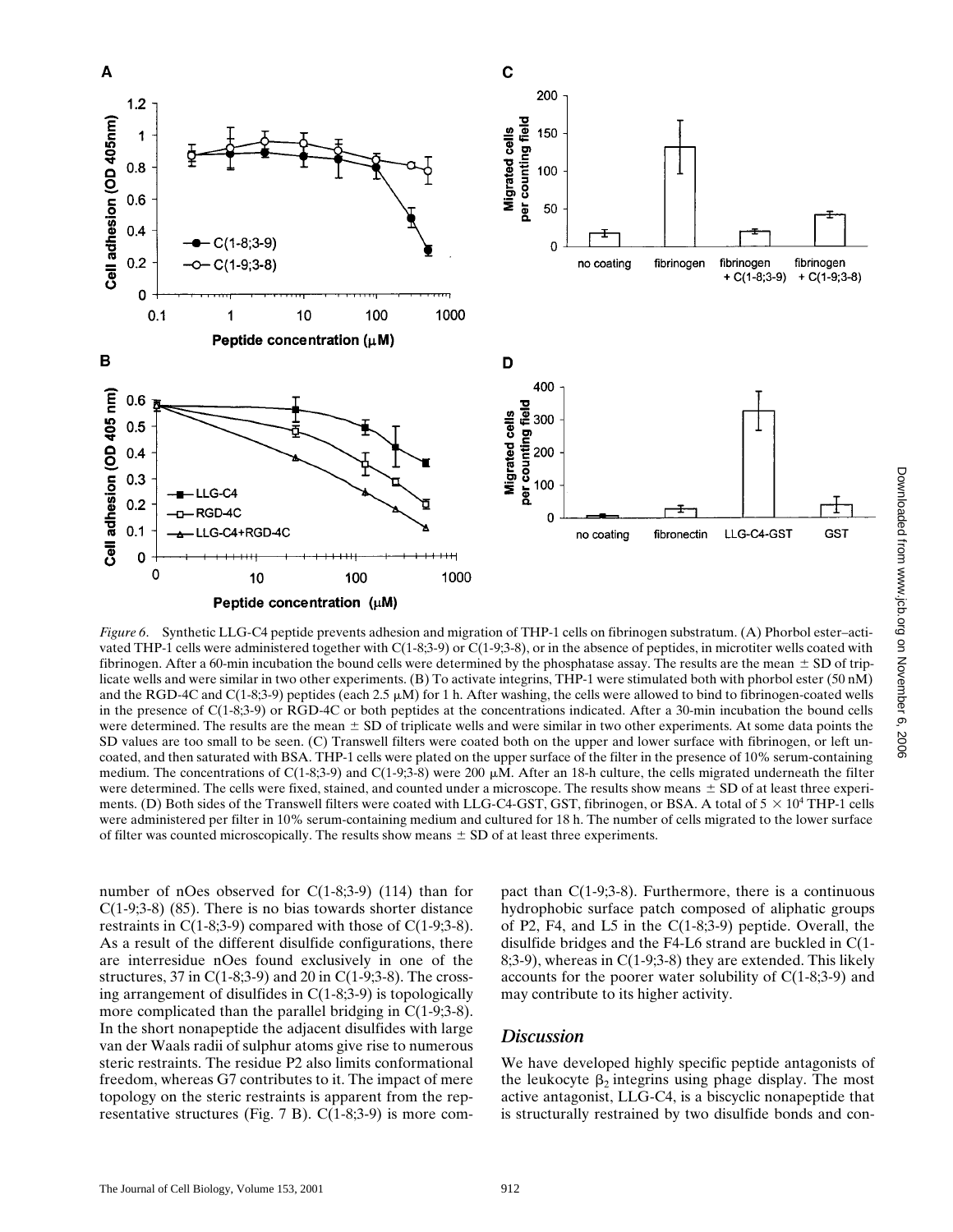

B

C4 peptide conformers by NMR. (A) Families of 40 conformations of C(1-8;3-9) (left) and C(1-9;3-8) (right) are shown. The heavy atoms of the disulfide-closed backbones are superimposed in each family and then the two families are translated apart for viewing. (B) Stereo views of representative solution structures C(1-8;3-9) (top) and  $C(1-9;3-8)$  (bottom) are shown. For this presentation the two structures were initially superimposed on the main chain atoms of F4, L5, and L6, and then translated apart for viewing. In the C(1- 8;3-9) peptide C1 pairs with C8 above and C3 with C9 below the cyclic structure. Likewise, in the  $C(1-9;3-8)$ peptide C1 pairs with C9 above and C3 with C8 below the ring.

*Figure 7*. Comparison of structures of cyclic LLG-

tains a novel LLG tripeptide adhesion motif. The LLG-C4 peptide specifically blocked the  $\beta_2$  integrin–mediated leukocyte adhesion and inhibited leukocyte binding to their major ligand ICAM-1. Furthermore, like a typical integrin ligand, the peptide supported cell adhesion when immobilized on plastic and bound leukocytic cell lines, but not cells lacking  $\beta_2$  integrins. The effectiveness and leukocyte specificity of the peptide are explained by its ability to interact with the I domain, which is a known active site in the leukocyte integrins. Interestingly, not only ICAM-1 but also several other adhesion proteins, including von Willebrand factor, contain the consensus PP/XXLLG sequence identified by phage display.

The activity of the LLG-C4 nonapeptide was strictly dependent on the correct formation of two disulfide bridges. There was a 20-fold difference in the activities of two biscyclic conformers that differed only in the configuration of the disulfide bridges. The more active peptide had a very compact structure due to a "crossing" arrangement of the disulfide bonds as shown by NMR. Interestingly, the leucine side chains protrude from the cyclic structure like antennae, suggesting that they can directly interact with the integrin. The small glycine residue may adjust a correct distance between the leucine side chains. The biscyclic RGD-4C peptide can also exist in two different isomers, depending on internal disulfide bonding, and the two structures have clearly different integrin-binding activities (Assa-Munt et al., 2001).

LLG-C4-GST is a highly efficient adhesion substratum for phorbol ester–activated THP-1 leukemia cells. We also detected cell binding to the immobilized nonapeptide, but the overall binding was weaker, apparently because the short peptide coats less efficiently on microtiter plates. We were not able to detect a similar strong binding of the  $\alpha_{\text{X}}\beta_2$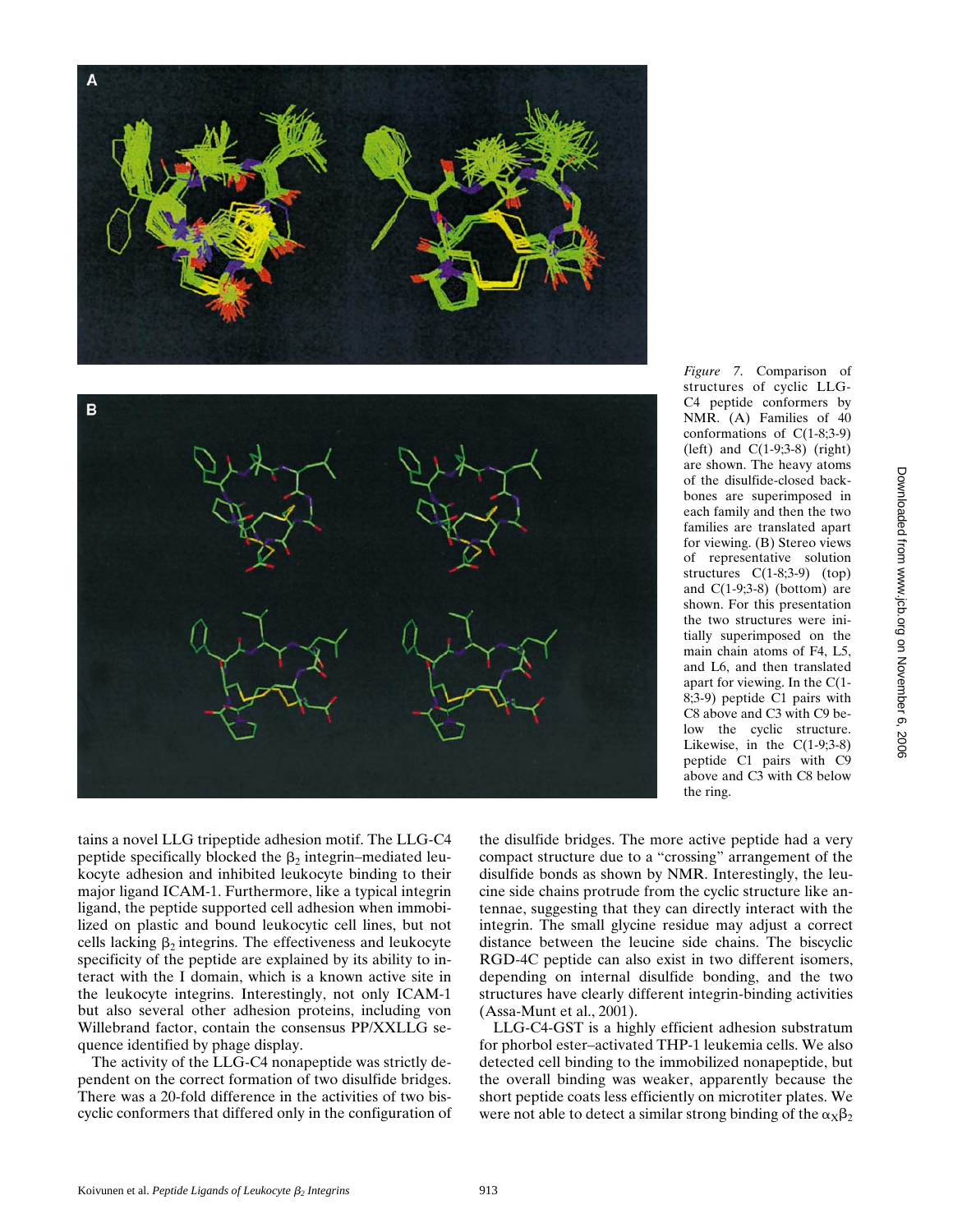integrin–transfected L cells to LLG-C4-GST as with THP-1. This is likely due to the fact that the integrin expression was limited only to a subset of L cells as determined by FACS® analysis.

Immunocapture experiments with different  $\beta_2$  integrin antibodies showed that LLG-C4 is able to bind to each of the three integrin species,  $\alpha_L \beta_2$ ,  $\alpha_M \beta_2$ , and  $\alpha_X \beta_2$ . EDTA inhibition showed that the binding of LLG-C4 to the integrins as well as to purified I domain is cation dependent. However, one of the antibodies used for integrin immunocapture gave an exceptional result in that EDTA could not completely inhibit the binding of LLG-C4-GST fusion protein. This antibody, 2E7, which recognizes the common  $\beta_2$ subunit, shows an integrin-activating effect in cell culture and stimulates leukocyte cell adhesion to LLG-C4-GST and various matrix proteins. Thus, it is possible that this antibody changes the conformation of integrin, resulting in stronger binding. The antibody may expose secondary binding sites for ligands in integrins, and GST protein itself may then contribute to the cation-independent binding.

Previous studies have indicated that synthetic peptides spanning the LLG region of ICAM-1 (Ross et al., 1992; Li et al., 1993) or the corresponding region of ICAM-2 (Li et al., 1993) support leukocyte cell adhesion when the peptides are immobilized on plastic. In soluble forms, the peptides block binding of leukocytic cells to ICAM-1 expressed on an endothelial cell monolayer (Ross et al., 1992; Li et al., 1995). The LLG-C4 nonapeptide is significantly smaller than the peptide ligands described previously for the  $\beta_2$  integrins, and showed high activity, though lacking a negatively charged amino acid residue such as glutamate. Also, the pentapeptide CLLGC inhibited cell adhesion. Thus,  $\beta_2$  integrin–targeting ligands can be constructed based on the noncharged LLG motif. This is in accordance with the crystal structures and structural models of the first Ig domain of ICAM-1, where the LLG sequence is seen as part of a short  $\beta$  strand apparently capable of directly contacting with an integrin I domain (Bella et al., 1998; Casasnovas et al., 1998). Alanine-scanning mutagenesis studies of individual amino acids within the first Ig domain of ICAM-1 have shown that the LLG region is important for the integrin binding of ICAM-1. Mutation of one of the leucine's residues decreases ICAM-1 binding activity partially and mutation of the glycine completely (Fisher et al., 1997). Because of the inactivity of the glycine-mutated ICAM-1, it has been suggested that the glycine residue does not play a structural role, but rather directly interacts with the integrin (Fisher et al., 1997). Mutations of the corresponding valine and glycine amino acids to alanines in ICAM-2 also give proteins with impaired integrin-binding activity (Casasnovas et al., 1999). Mutation of leucine to alanine can be considered a conservative substitution, which could explain the only marginal, though significant, decrease in the activities this substitution causes in ICAM-1 and the synthetic peptides.

von Willebrand factor contains two LLG sequences, but an ability of these sequences to interact with integrins has not been reported. von Willebrand factor is a multifunctional adhesive ligand binding several proteins, and it prevents bleeding during vascular injury by mediating platelet adhesion to exposed subendothelium (Savage et al., 1998). It contains two RGD sequences, at least one of which is

important in binding the platelet integrin  $\alpha_{\text{IIb}}\beta_3$  (Weiss et al., 1993; Savage et al., 1996). We found that phorbol ester–activated leukocytic cells can bind to von Willebrand factor in an RGD-independent manner. Under these circumstances, leukocyte binding to wild-type von Willebrand factor was inhibited by the  $\beta_2$  integrin–targeting LLG peptides and by the  $\beta_2$  integrin–blocking antibody 7E4, but not by antibodies against the  $\beta_3$  integrins. When the whole A2 domain of von Willebrand factor, including the LLG motif, was deleted, leukocytic cells showed much weaker binding and the LLG-C4 peptide was not inhibitory. It is notable that, besides the LLG sequences, von Willebrand factor contains I domains (Colombatti et al., 1993; Perkins et al., 1994) similar to those present in the  $\alpha$ subunits of the  $\beta_2$  integrins (Li et al., 1995; Qu and Leahy, 1995). Thus, it is possible that there are intra- or intermolecular interactions between the LLG sequences and adjacent I domains, affecting the folding of the protein. If such interactions occur, they could in part explain the inactivity of the plasma form of von Willebrand factor. Our results suggest that leukocytes can bind to the immobilized form of von Willebrand factor, such as that present in vascular subendothelium or other surfaces, and these interactions could play a role in the initial phases of inflammation.

As the  $\beta_2$  integrins exist in an inactive state and become activated only after physiologic stimuli, such as by chemokines or through contact with antigen-presenting cells, it would be desirable to develop compounds binding preferentially to cells bearing the activated integrins. We found that LLG-C4 exhibits such properties and reacts with cells after integrin activation. Furthermore, LLG-C4 is a promising  $\beta_2$  integrin–targeting agent, as the sequence can specifically direct phage binding to  $\beta_2$  integrin– expressing cell lines, and low concentrations of the soluble peptide inhibit the binding (Koivunen, E., R. Pasqualini, and W. Arap, manuscript in preparation). Finally, the presence of LLG sequences in von Willebrand factor suggests a novel function for the protein in mediating not only platelet but also leukocyte adhesion.

We thank Minna Ekström, Marja Pietilä, Sanna Pesonen, and Kari Kaitila for technical assistance.

This work was supported by the Academy of Finland, the Finnish Cancer Society, the Sigrid Juselius Foundation, the Finnish Cultural Fund, and the Technology Development Centre of Finland. G. van Willigen was supported by the Netherlands Organization for Scientific Research (grant R91- 266), the Catharijne Foundation, and the Dirk-Zwager Assink Foundation.

Submitted: 1 September 2000 Revised: 26 March 2001 Accepted: 11 April 2001

#### *References*

- Assa-Munt, N., X. Jia, P. Laakkonen, and E. Ruoslahti. 2001. Solution structures and integrin binding activities of an RGD peptide with two isomers. *Biochemistry.* 40:2373–2378.
- Bailly, P., E. Tontti, P. Hermand, J.-P. Carton, and C.G. Gahmberg. 1995. The red cell LW blood group protein is an intercellular adhesion molecule which binds to CD11/CD18 leukocyte integrins. *Eur. J. Immunol*. 25:3316–3320.
- Bella, J., P.R. Kolatkar, C.W. Marlor, J.M. Greve, and M.G. Rossmann. 1998. The structure of the two amino-terminal domains of human ICAM-1 suggests how it functions as a rhinovirus receptor and as an LFA-1 integrin ligand. *Proc. Natl. Acad. Sci. USA*. 95:4140–4145.
- Casasnovas, J.M., T. Stehle, J. Liu, J. Wang, and T.A. Springer. 1998. A dimeric crystal structure for the N-terminal two domains of intercellular adhesion molecule-1. *Proc. Natl. Acad. Sci. USA*. 95:4134–4139.
- Casasnovas, J.M., C. Pieroni, and T.A. Springer. 1999. Lymphocyte function-